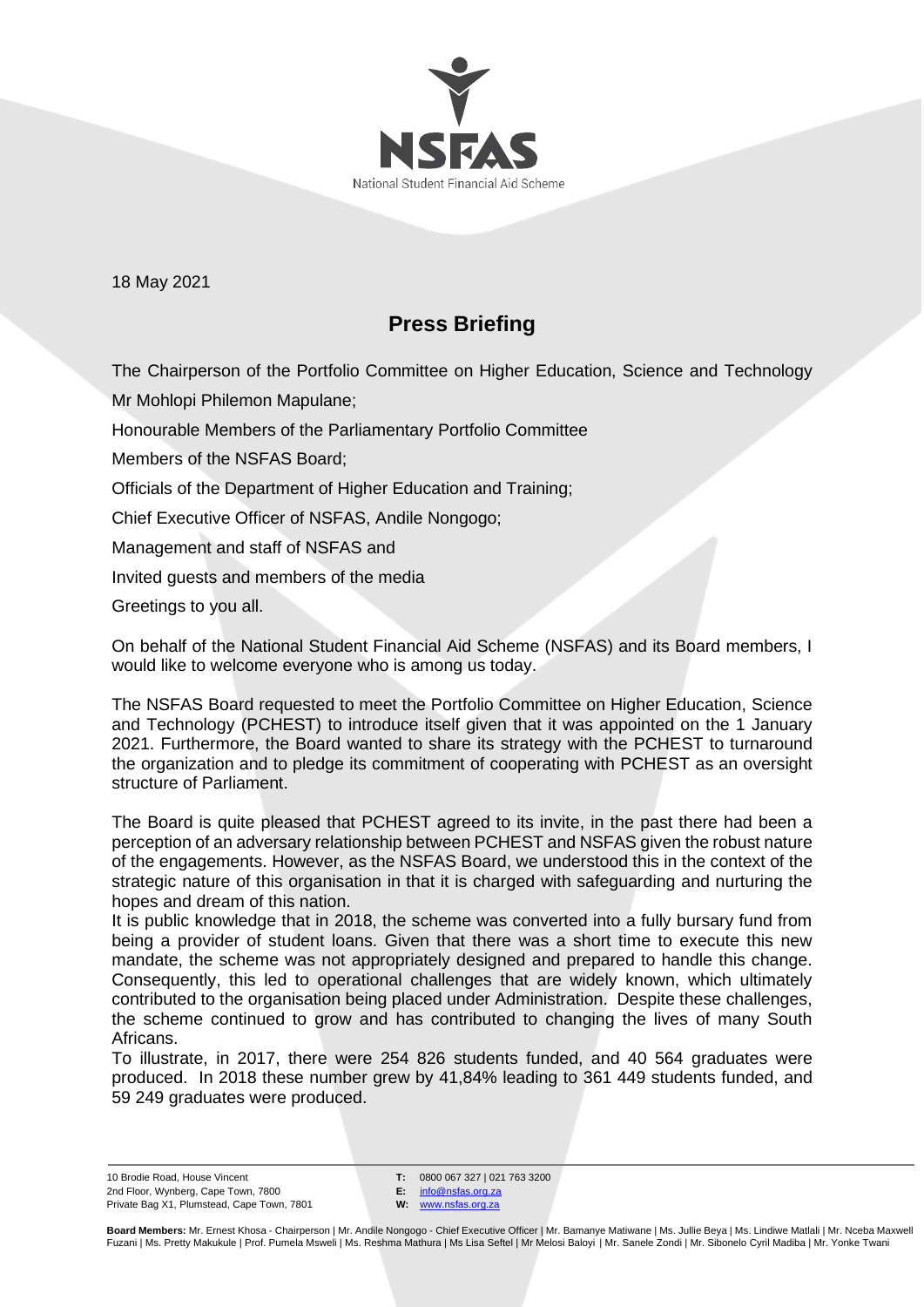

In the current tenure of the new board, we have seen the following achievements:

- 1 263 671 students have been assessed as eligible for funding.
- 712 428 being first time entry students and 551 243 being continuing students, spilt 323 445 TVET and 940 226 Universities.

While we have noted these achievements, there continues to be challenges that the organisation faces, which ultimately impact on the student experience, namely:

- Student funding shortages
- Student centred model delays in funding decisions, appeals processing, disbursements; weak queries resolution mechanism; policy issues such as the N+ 2 rule, absentee parents, postgraduate funding, student accommodation etc.
- Organisational structure that is not aligned to student centred model, lack of consequence management, lack institutional performance management
- Negative audit outcomes; and
- Systems that are not fully responsive to the core business of the organisation

In today's engagement with the PCHEST, the Board was sharing its strategies to address amongst other issues, the issues listed above as follows:

- Over and above the sub-committees envisaged in the Act, the Board has established the Human Resources, Ethics and Remuneration Committee, Operations Committee, ICT Steering Committee to dedicate attention to some of the challenges faced by the organisation.
- On the student funding, we will support the work of the DHET in assessing funding mechanisms. Furthermore, the Board is developing a fund-raising strategy.
- On the student centered model, we have commissioned an application system and process that will make real time funding eligibility decisions; appeals will be immediate for new students and for continuing students a new appeal portal will be introduced in the second semester which will assist in timely decision making. Furthermore, the Board, working with the DHET is exploring some funding policy issues.
- The Board has initiated the process of reviewing the organizational structure to align to the student-centered model. This work is expected to be completed within 3 months. Furthermore, we are institutionalizing performance management throughout the organization.

**T:** 0800 067 327 | 021 763 3200 **E:** [info@nsfas.org.za](mailto:info@nsfas.org.za)

**W:** [www.nsfas.org.za](http://www.nsfas.org.za/)